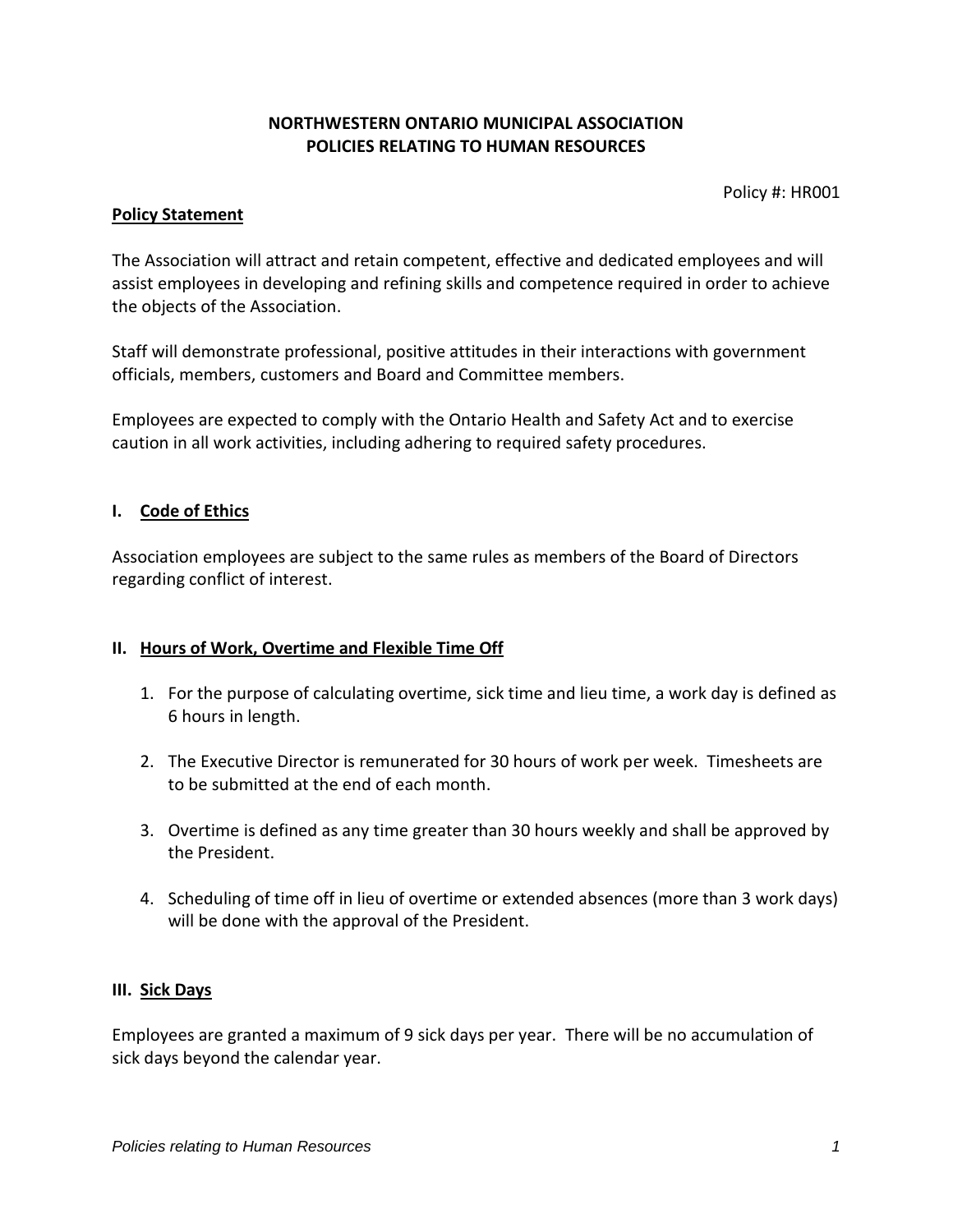### **IV. Bereavement Leave**

Employees requesting time off for bereavement due to the death of a person who bears a relationship to the employee (Parent, Spouse, Child, Sibling, Grandparent, Grandchild, including "Step-", "Half-" and "in-law") will be granted a leave of absence with pay for up to three (3) working days. An additional two (2) working days leave with pay will be allowed as travelling time where the burial takes place outside of the District of Thunder Bay.

The leave of absence granted may be less than the maximum, where the circumstances and degree of bereavement warrant it.

Additional time-off without pay may be granted at the discretion of the President or Executive Committee, where the severity of the bereavement is such that more time is required by the employee to recover from the emotional loss.

### **V. Paid Holidays & Vacation**

The following general holidays are recognized as paid holidays:

New Years Day Family Day Good Friday Easter Monday Victoria Day Canada Day Civic Holiday Labour Day Thanksgiving Day Remembrance Day Christmas Day Boxing Day

Management employees will receive:

- 10 days paid vacation after 6 months
- 15 days paid vacation after 3 years
- 20 days paid vacation after 6 years

January  $1<sup>st</sup>$  is the anniversary date for vacation entitlement. Vacation and/or lieu time can only be carried forward to March 31 of the following year, any unused time will expire after that date unless otherwise approved in advance by the President.